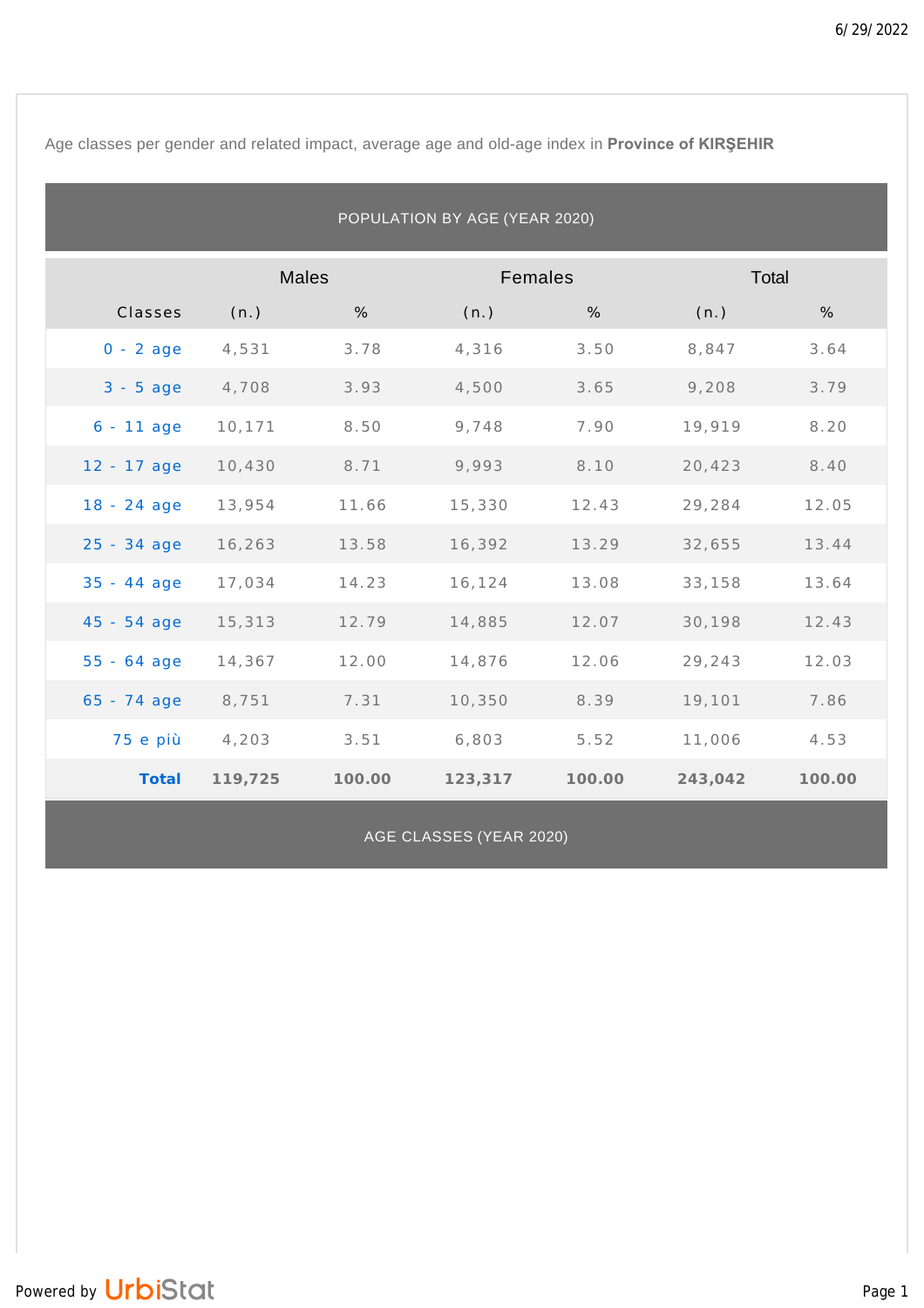

## AVERAGE AGE AND OLD-AGE INDEX (YEAR 2020)

|                              | Males                    | Females                  | Total |
|------------------------------|--------------------------|--------------------------|-------|
| Average age (Years)          | 36.07                    | 37.68                    | 36.89 |
| Old-age index <sup>[1]</sup> | $\overline{\phantom{a}}$ | $\overline{\phantom{a}}$ | 62.74 |



**^** Old-age index = (Inhabitants > 65 years old / Inhabitants 0-14 years old) \* 100

**NOTE** Age Classes: Fonte TURKSTAT

## Powered by UrbiStat and Page 2